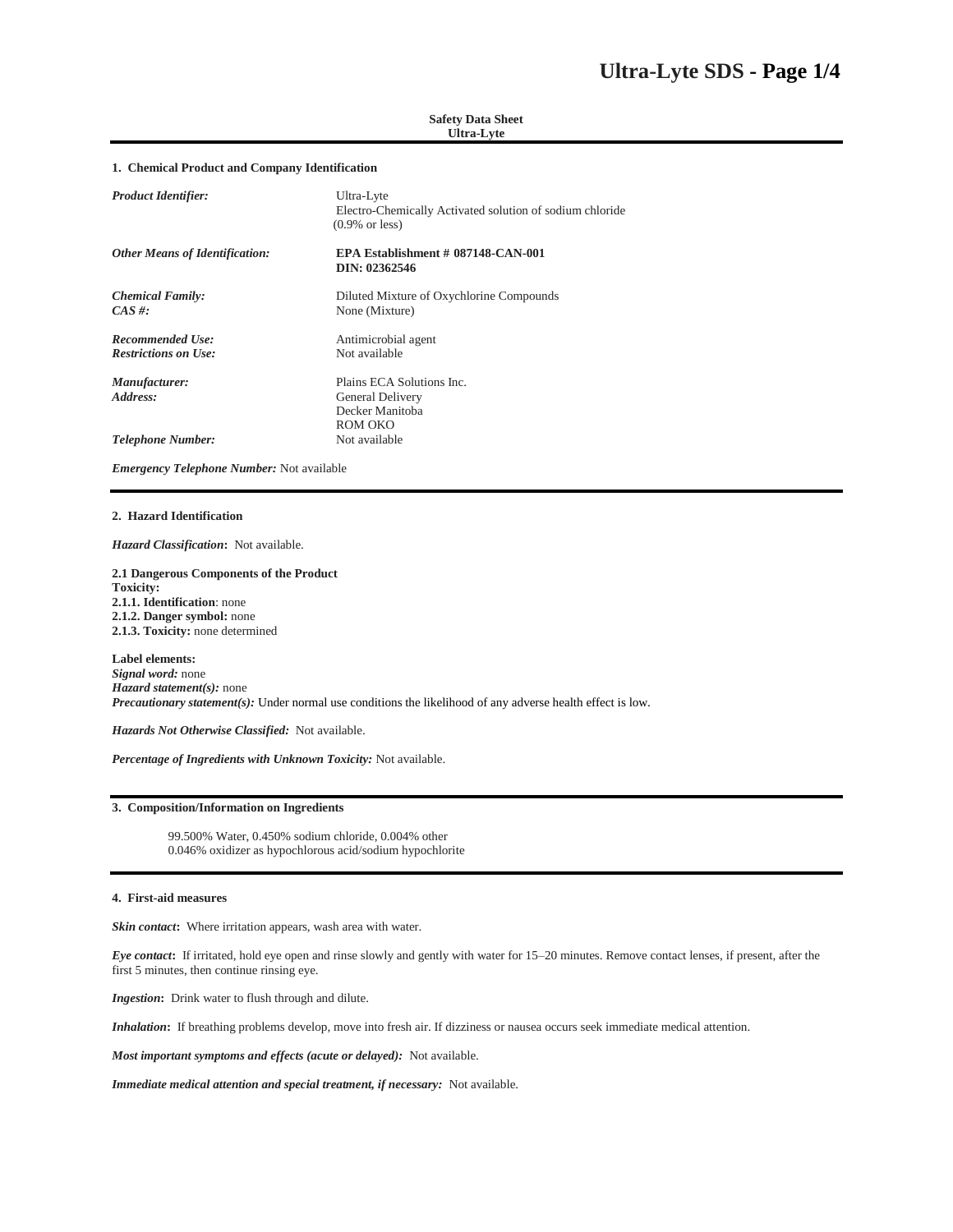# **5. Fire-fighting measures**

Not flammable or explosive as product consists of 99.50% water. In a fire, cool containers to prevent release of free chlorine.

*Suitable and unsuitable extinguishing media*: Not available.

*Hazardous combustion products*: Not available.

*Special protective equipment and precautions for fire-fighters*: Not available.

#### **6. Accidental release measures**

*Personal precautions, protective equipment and emergency procedures***:** Not available.

*Methods and materials for containment and cleaning up***:** Not available.

*Spills, Leaks, Effluent Handling Procedures*: Ultra-Lyte™ is <0.9% sodium chloride (salt) solution and less than 0.05% available chlorine. Some localities allow this to be sent to open storm sewers, however local **environmental regulatory requirements should be followed**. If desired, spills can be washed to sewer with plenty of water, or neutralized by sodium sulfite or sodium thiosulfate.

## **7. Handling and storage**

*Precautions for safe handling***:** Not available.

*Conditions for safe storage including incompatible materials***:** Not available.

# **8. Exposure Controls/Personal Protection**

No personal protective equipment is required under normal conditions. The following suggestions should be considered in case of accidental chlorine release due to acidification.

*Ventilation***:** Open air or good room ventilation is normally adequate for the safe use of the product. Avoid breathing any vapours or fumes resulting from acidification ventilation.

*Respiratory Protection***:** In accordance with OSHA regulations (29 CFR 1910.134 and 29 CFR 1910.1000) fogging or spraying applications may require worker respiratory protection, such as: (1) NIOSH/MSHA approved air-purifying - respirators, or (2) NIOSH/MSHA approved canister/cartridge facial respirators approved for chlorine/acid vapours.

*Eye Protection***:** Although Ultra-Lyte is a decontaminant designed not to irritate eyes or skin, good manufacturing/laboratory practice recommends use of chemical safety goggles for all applications involving chemical handling.

*Protective Clothing***:** Although Ultra-Lyte is a decontaminant designed not to irritate eyes or skin, good manufacturing/laboratory practice recommends that, at a minimum, rubber, neoprene, or other chemically impervious gloves be worn for all applications involving chemical handling.

#### **9. Physical and chemical properties**

**Physical state:** Liquid **Appearance/Colour/Odour:** Colourless with Chlorine-Like Odour **Boiling point:** 100°C **Melting point//Freezing point Range:** Comparable to Water **Specific gravity:** 1.02 – 1.06 g/ml **Evaporation rate:** Comparable to Water **Solubility in water:** Complete **pH:** 6.3 – 6.7 **Viscosity:** (21c) Average: 0.9846mm 2/s (cSt) **Viscosity:** (41c) Average: 0.6346mm 2/s (cSt) **Flash point:** Not available **Odour threshold:** Not available **Flammability (solid; gas):** Not available **Lower flammable/explosive limit & Upper flammable/explosive limit:** Not available **Vapour pressure:** Not available **Vapour density:** Not available **Partition coefficient - n-octanol/water:** Not available **Auto-ignition temperature:** Not available **Decomposition temperature:** Not available